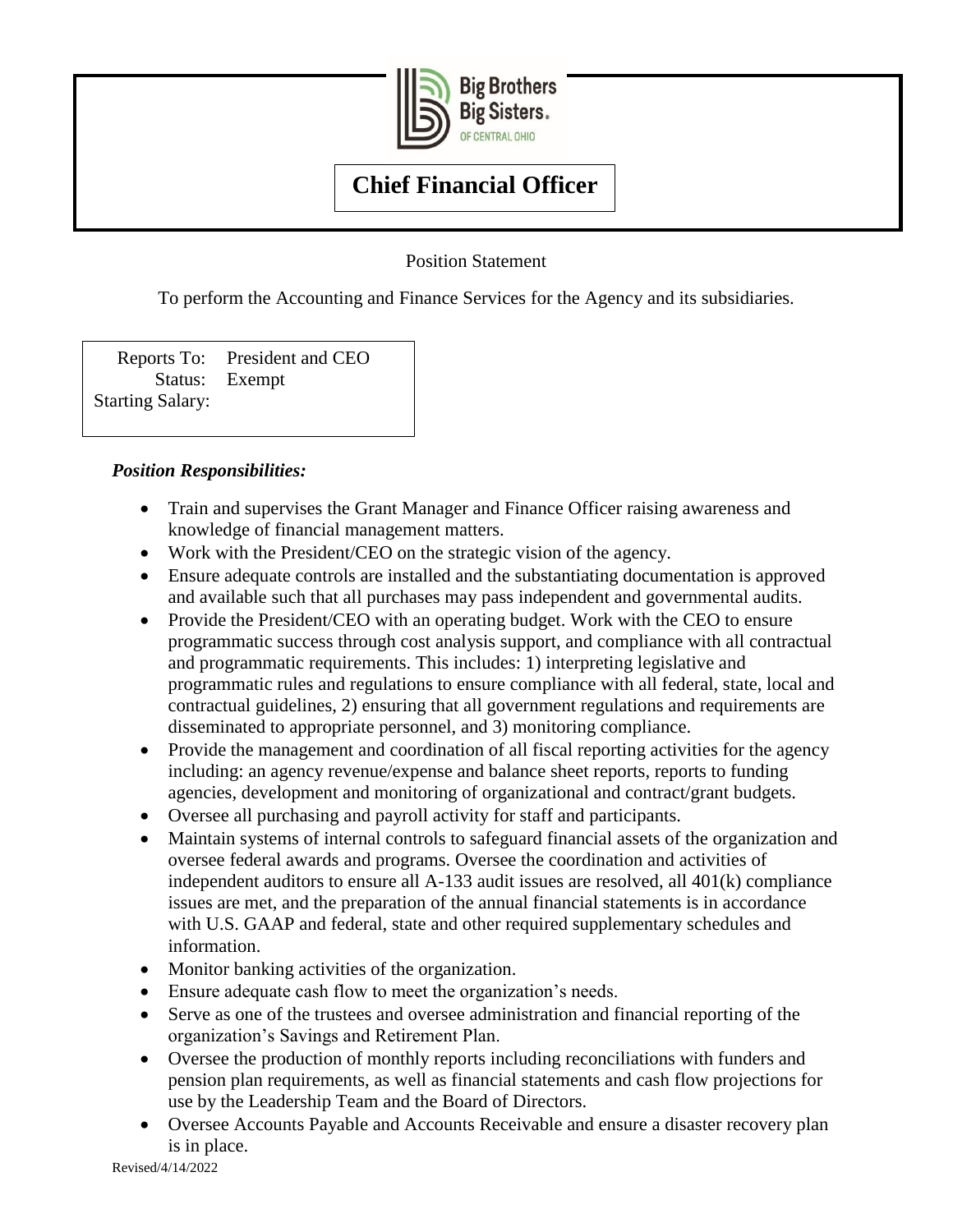- Oversee the maintenance of the inventory of all fixed assets, including assets purchased with government funds (computers, etc.) assuring all are in accordance with federal regulations.
- Perform Accounting Functions:
	- General Journal Entries
	- Bank Reconciliations and other account reconciliations
	- Maintain Special Events Summaries
	- Other Analysis as needed
- o Maintain and/or supervise accounting books for:
	- Building/Property Management
	- Mentoring Center of Central Ohio
	- BBBS of Delaware County
	- BBBS of Union County
	- BBBS of Springfield
	- BBBS of Greater Cleveland
	- BBBS of East Central Ohio
	- BBBS of South Central Ohio
- Keep the President and CEO informed of any irregular activity
- Manage the organizations insurance renewals by working with third party providers
- Complete any business matter delegated by President and CEO, advising them of results
- Serves as a member of the Leadership Team and attends Board Meetings.
- Prepare board reports for Subsidiaries and present to their board meetings on financial status of agency.
- Oversee and monitor grant performance of subsidiaries, including government.
- Work with external auditors to complete 990's for all agencies.
- Work with President/CEO's of subsidiaries on budget process.
- Provide the Finance and Audit Committee with reports and information as needed for quarterly meetings.

## *Position Standards*

- *Technical* Demonstrates the ability to apply accounting principles, analyze and summarize financial information and understand the internal control environment.
- *Analytical* Demonstrates an ability to identify opportunities and evaluate resources to reach logical and practical solutions giving consideration to the overall environment.
- Leadership Demonstrates an ability to set direction, lead results through others, execute the vision.
- *Communication* Demonstrates the ability to express ideas clearly, concisely, and confidently which influences others and fosters clarity of understanding.
- *Business Knowledge* Demonstrates an understanding of non-profit industry issues and implications, specifically BBBS' organizational environment, strategy and vision, produces and services.
- *Integrity & Trust* Is widely trusted; is seen as a direct, truthful individual; can present the unvarnished truth in an appropriate and helpful manner; keeps confidences; admits mistakes; doesn't misrepresent him/herself for personal gain.
- *Time Management* Uses his/her time effectively and efficiently; values time; concentrates his/her efforts on the more important priorities; gets more done in less time than others; can attend to a broader range of activities.